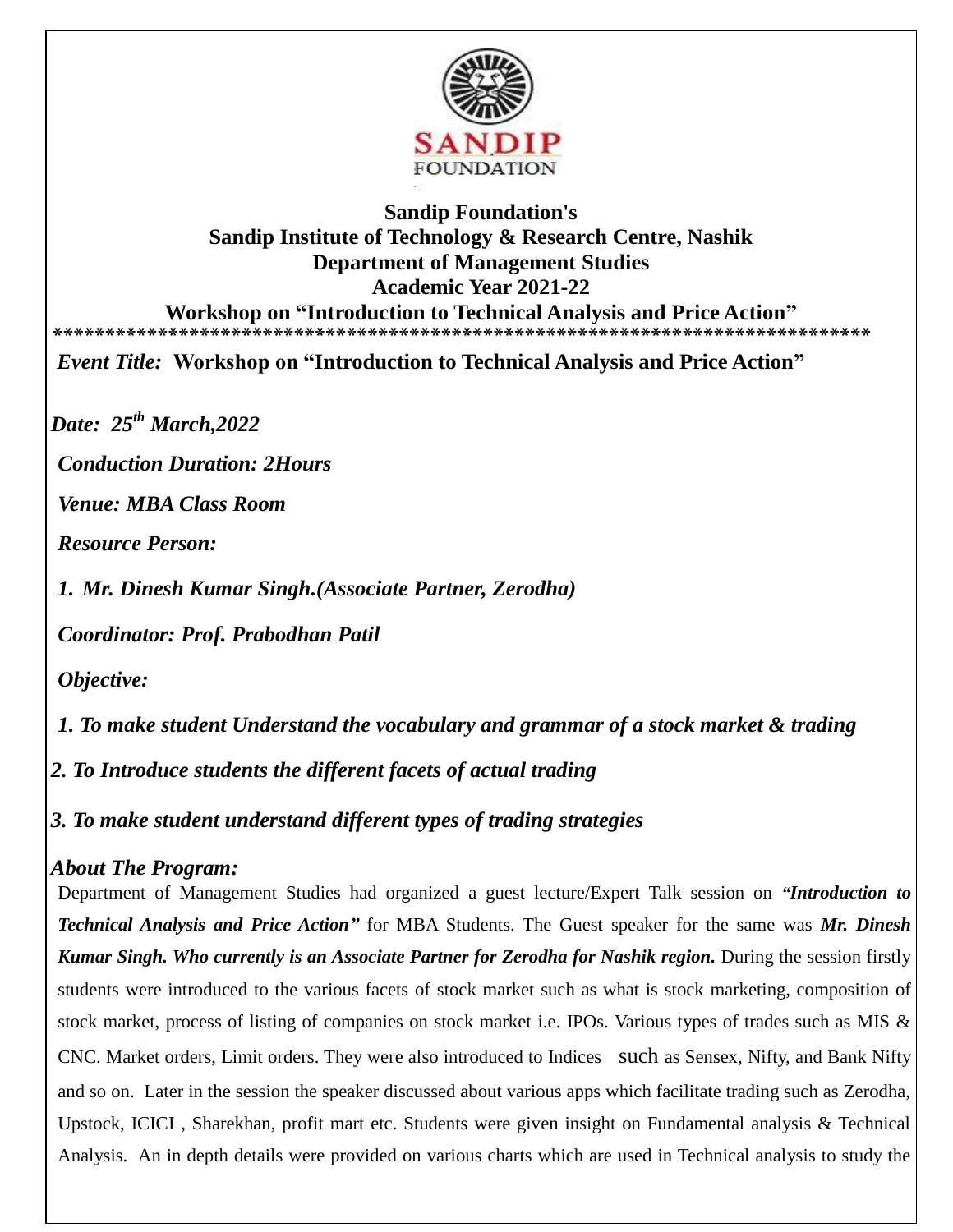trends of various stocks & indices and which are beneficial to take the call for buying, selling and holding a particular shares. Charts such as Candle Stick, MACD, Central pivot range, RSI. etc

## *Outcome:*

- *1. Students got an insight about various terms used in share trading*
- *2. Students came to know about various trading strategies.*

## **Photographs:**